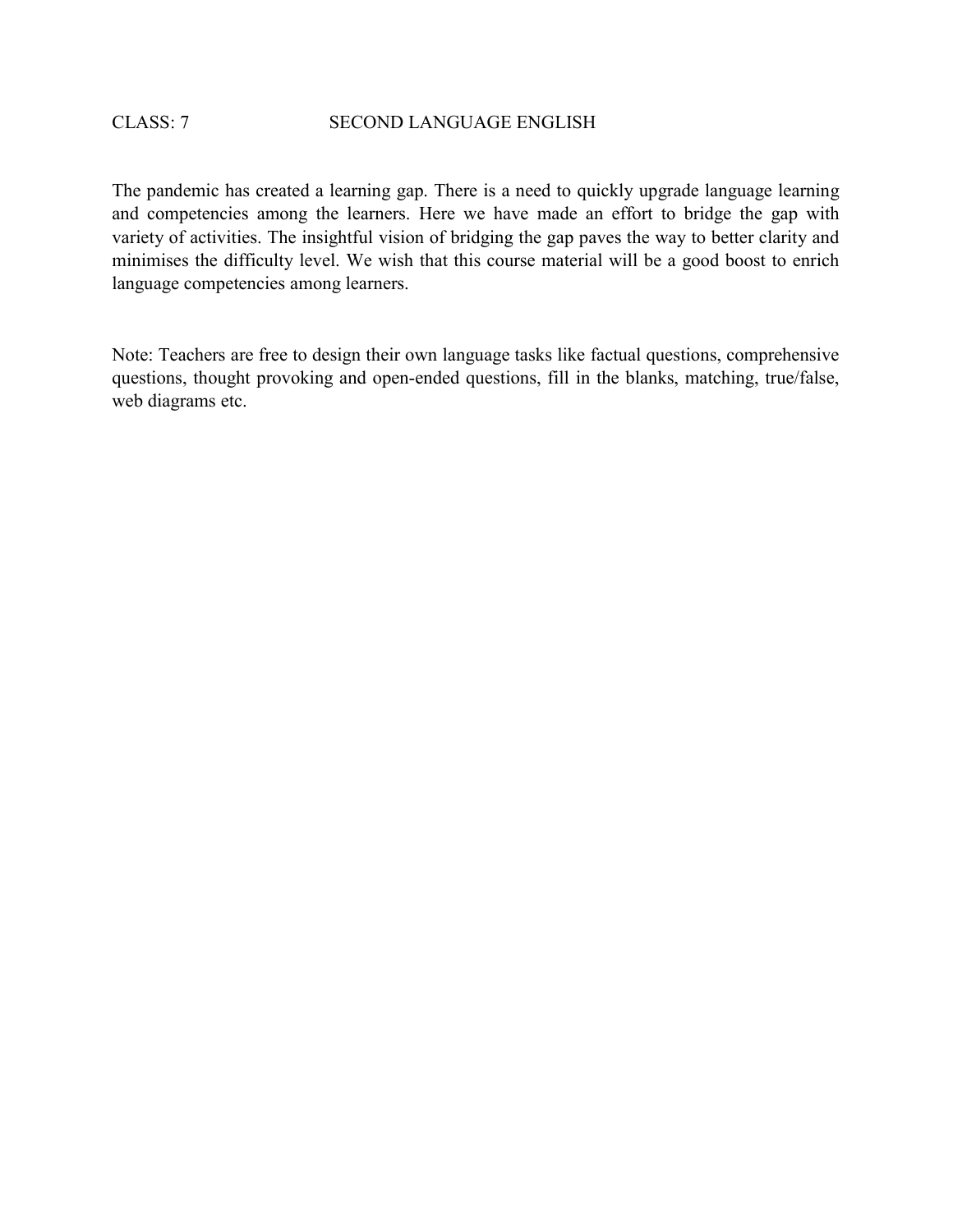## BANDHA

| Day   | <b>Expected</b>                                                                                     | Learning                                    | <b>Suggested</b>                                                                                                                                                       | <b>Instructions</b><br>conduct<br>t <sub>0</sub>                                                                                                                                                                                                                                                                                                                                                                     |
|-------|-----------------------------------------------------------------------------------------------------|---------------------------------------------|------------------------------------------------------------------------------------------------------------------------------------------------------------------------|----------------------------------------------------------------------------------------------------------------------------------------------------------------------------------------------------------------------------------------------------------------------------------------------------------------------------------------------------------------------------------------------------------------------|
|       | learning                                                                                            | <b>Elements</b>                             | activities                                                                                                                                                             | <b>Activities</b>                                                                                                                                                                                                                                                                                                                                                                                                    |
|       | <b>Outcome</b>                                                                                      |                                             |                                                                                                                                                                        |                                                                                                                                                                                                                                                                                                                                                                                                                      |
| Day 1 | Listens<br>to<br>news<br>reports,<br>stories,<br>poems,<br>conversations and<br>expresses it orally | Listens<br>and<br>recalls<br>Listen and act | 1. Listens<br>to<br>a<br>paragraph/<br>articles/<br>unknown<br>text/<br>conversation<br>2. The rain game<br>3. Deliver the<br>dialogue<br>Listen<br>and<br>4.<br>enact | Read a newspaper report and<br>ask learners to recall some<br>words from it.<br>Eg; Articles on importance of<br>health /stories/conversations<br>Ask the learners to form a<br>circle. Direct them to listen to<br>what you say and perform the<br>actions.<br>Instructions: Rub your thumb<br>and forefingers together, snap<br>your fingers, clap hands, stamp<br>your feet, slap your thighs, clap<br>hands etc. |
| Day 2 |                                                                                                     | Listen<br>and<br>express orally             | 1.Story chain<br>2. Complete the<br>conversation<br>3. Am I right?<br>4. Listen<br>and<br>find<br>the<br>mistakes                                                      | Narrate the following story and<br>ask them to continue by adding<br>different things and changing<br>the hiding place. E.g. One day<br>my father bought a box of<br>He<br>chocolates.<br>wanted<br>to<br>distribute it on his birthday so<br>he hid the chocolate box under<br>a cupboard.<br>Ask the learners to identify and<br>correct the mistakes made by<br>the teacher while reading.                        |
| Day 3 |                                                                                                     | Listens<br>and<br>converses                 | 1.Dialogues<br>2.Practice<br>the<br>dialogues<br>3.<br>Greet<br>and<br>welcome<br>your                                                                                 | Read a conversation, ask the<br>students to listen to it and let<br>them<br>with<br>their<br>interact<br>partners.<br>In the bank:                                                                                                                                                                                                                                                                                   |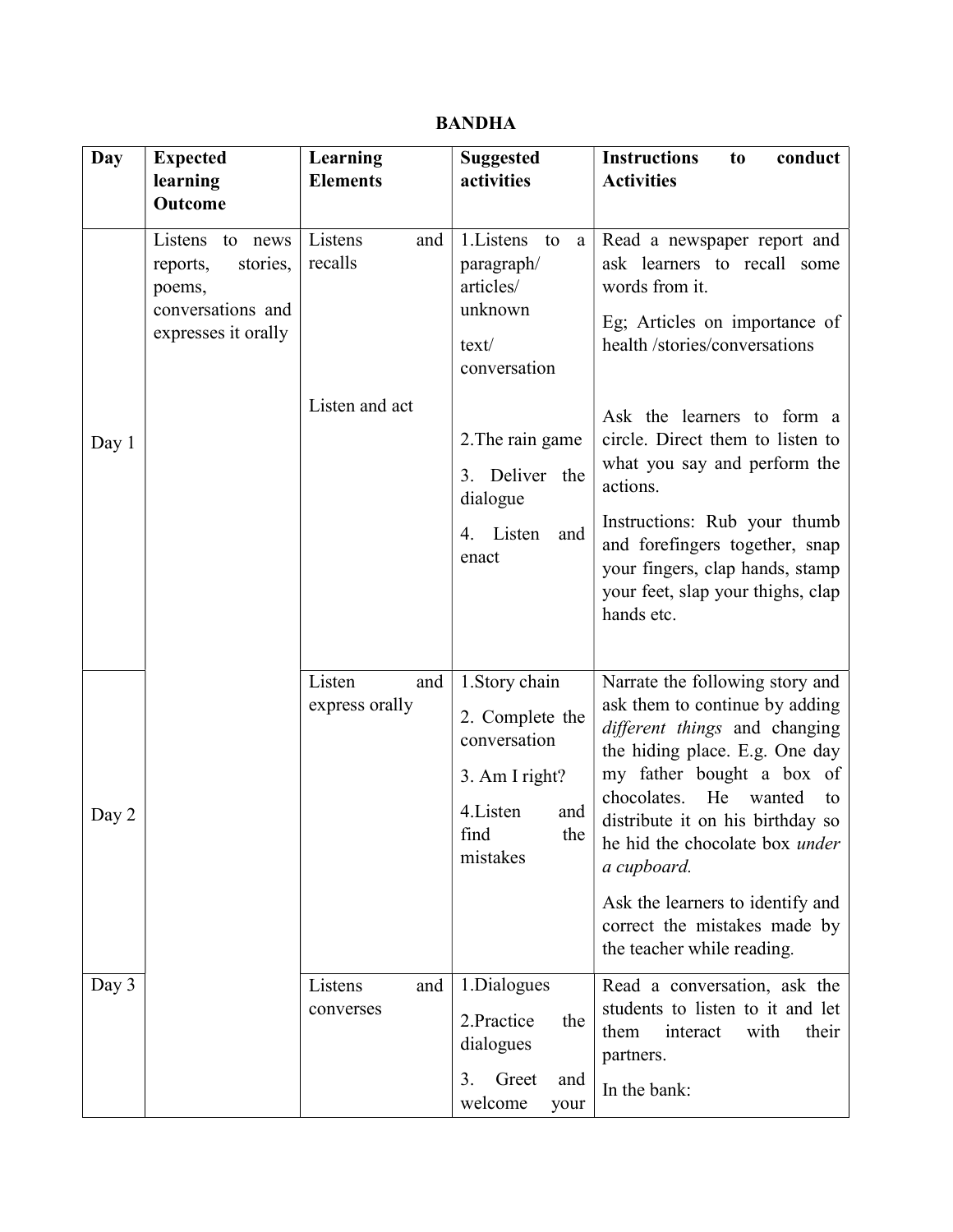|       |                                                                                       |                                                            | friend                                                                                                                | Customer: Good morning sir.                                                                                                                                                                                                                                                                                                                                                       |
|-------|---------------------------------------------------------------------------------------|------------------------------------------------------------|-----------------------------------------------------------------------------------------------------------------------|-----------------------------------------------------------------------------------------------------------------------------------------------------------------------------------------------------------------------------------------------------------------------------------------------------------------------------------------------------------------------------------|
|       |                                                                                       |                                                            | 4. Practice with<br>your partner                                                                                      | Officer: Good morning what<br>can I do for you?                                                                                                                                                                                                                                                                                                                                   |
|       |                                                                                       |                                                            |                                                                                                                       | Customer: I would like to open<br>an account in your bank.                                                                                                                                                                                                                                                                                                                        |
|       |                                                                                       |                                                            |                                                                                                                       | Officer: it's good, do you have<br>any proof? {continues}                                                                                                                                                                                                                                                                                                                         |
| Day 4 | Read and<br>guess<br>title,<br>the<br>comprehend<br>and<br>the<br>answer<br>questions | with<br>Reads<br>proper<br>pronunciation<br>and intonation | 1. Let me read<br>2.Read<br>poems<br>/read stories<br>3. Collect and<br>recall<br>Read<br>the<br>4.<br>advertisements | Divide the class into groups<br>and provide a paragraph and<br>ask the learner to read and give<br>an appropriate title. (different<br>paragraphs being provided)                                                                                                                                                                                                                 |
| Day 5 |                                                                                       | Finds the answers                                          | 1.Let me hunt<br>the answers<br>2. Find the new<br>words<br>3.Find<br>the<br>antonyms<br>4. Suggest a title           | Paste different paragraphs in<br>places<br>different<br>in<br>the<br>Provide<br>them<br>classroom.<br>questions and ask the pupils to<br>find answers by reading the<br>paragraphs. (e.g.: It was a dark<br>stormy night. Rover heard a<br>noise. He ran to the door. A<br>eating<br>mouse<br>was<br>some<br>cheese.)<br>1. What kind of night was it?<br>2. What did Rover hear? |
| Day 6 |                                                                                       | Comprehends the<br>story                                   | 1. Story reading<br>2. Answer me<br>3. Find the other<br>word<br>4. Dictation                                         | Divide the class into groups.<br>Provide a story chart for each<br>group with a few questions.<br>Ask the learner to find answers<br>to the questions.                                                                                                                                                                                                                            |
| Day 7 |                                                                                       | Comprehends                                                | 1. Graph reading<br>2.Find<br>my<br>partner                                                                           | Provide a pie chart to the<br>learners with clues and ask<br>them to answer the given<br>questions / fill in the blanks/                                                                                                                                                                                                                                                          |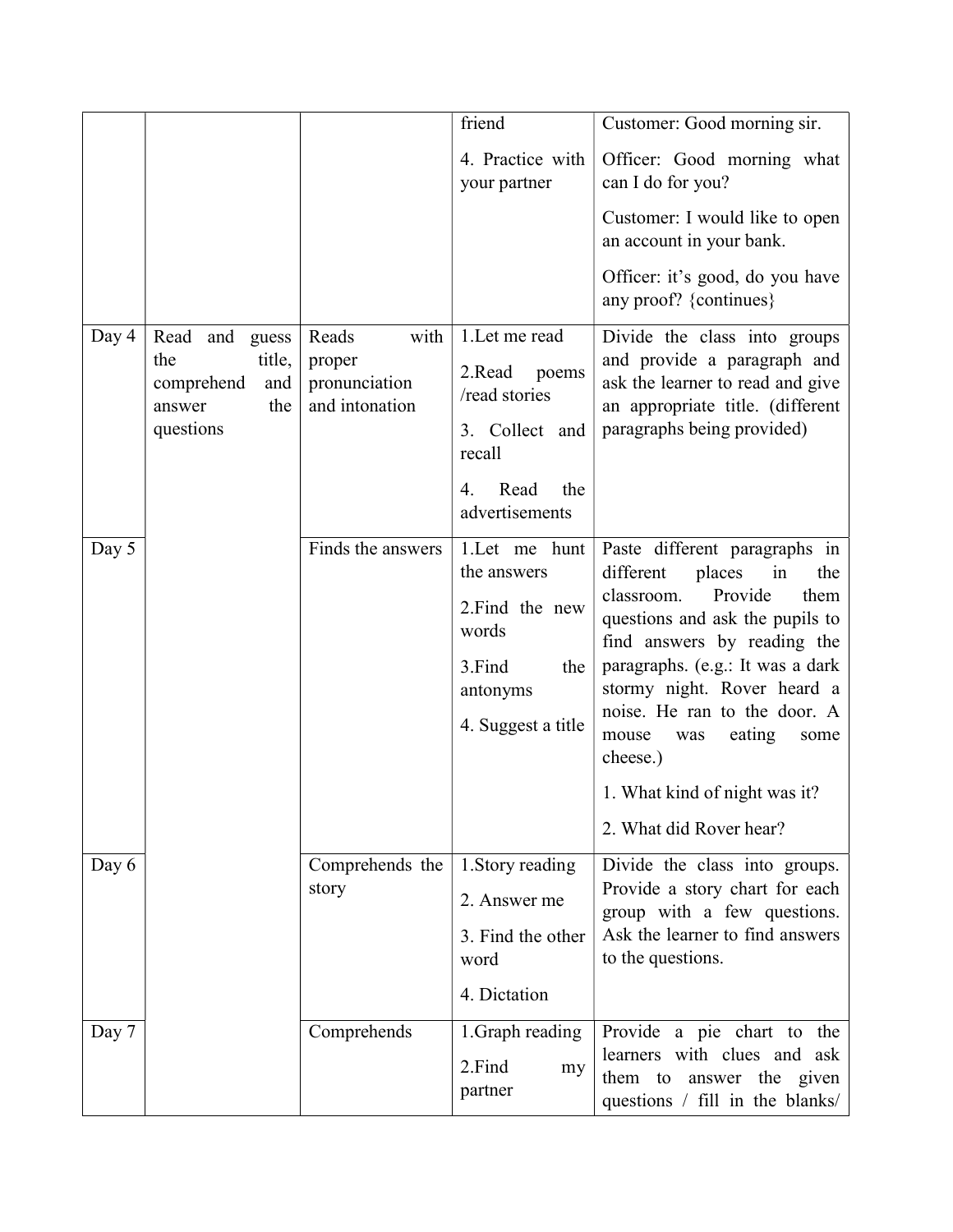| Day 8     | Reads,<br>appreciates<br>and<br>find the rhyming<br>words                                                                                                                  | Recites<br>appreciates<br>and<br>enjoys the poem                                        | (match<br>the<br>following)<br>3. Complete me<br>4. State true or<br>false<br>1. Find my pair<br>2.Add<br>to<br>my<br>group                                         | match the following.<br>Provide a table of different<br>professions and match with the<br>pictures provided.<br>Write a poem on the board.<br>Ask them to find the rhyming<br>pairs.                                                  |
|-----------|----------------------------------------------------------------------------------------------------------------------------------------------------------------------------|-----------------------------------------------------------------------------------------|---------------------------------------------------------------------------------------------------------------------------------------------------------------------|---------------------------------------------------------------------------------------------------------------------------------------------------------------------------------------------------------------------------------------|
|           |                                                                                                                                                                            |                                                                                         | 3. Sing with tune<br>4.<br>Group<br>singing                                                                                                                         | Add a few more rhyming<br>words.                                                                                                                                                                                                      |
| Day 9     | Responds<br>to<br>announcements<br>instructions<br>and<br>made<br>in<br>class,<br>school assembly,<br>railway<br>and<br>and<br>station<br>in<br>public<br>other<br>places. | Responds<br>to<br>announcements                                                         | 1.<br>Attention,<br>Please!<br>Read<br>2.<br>the<br>notice board and<br>share<br>the<br>information<br>3. Repeat the<br>announcement<br>4. Where do you<br>hear me? | Play audio clip of different<br>announcements and ask the<br>learner to identify the place.<br>(e.g.: railway station, airport<br>etc.).<br>Ask a few<br>factual<br>questions<br>based<br>the<br>on<br>announcements.                 |
| Day<br>10 |                                                                                                                                                                            | Responds<br>to<br>instructions                                                          | 1.Do as I say<br>Listen and<br>2.<br>draw<br>3. Draw me!<br>4. Listen to me!                                                                                        | Conduct some<br>TPR (Total<br>Physical Responses) activities<br>and observe the responses.<br>Say step by step instructions<br>and ask them to draw a picture.                                                                        |
| Day<br>11 | Find the correct<br>spellings<br>and<br>differentiate based<br>on meanings                                                                                                 | Reads the words<br>and puts<br>them<br>under<br>right<br>column<br>and<br>corrects them | 1.Categorise<br>2.<br>Find<br>the<br>correctly<br>spelt<br>word<br>3. Correct me<br>4. Classify the<br>words                                                        | Group the students and provide<br>each group with work cards.<br>them<br>Ask<br>read<br>to<br>and<br>categorise the words.<br>E.g.: book, pen, scale, chilly,<br>tomato, potato etc.<br>Category: stationery items and<br>vegetables) |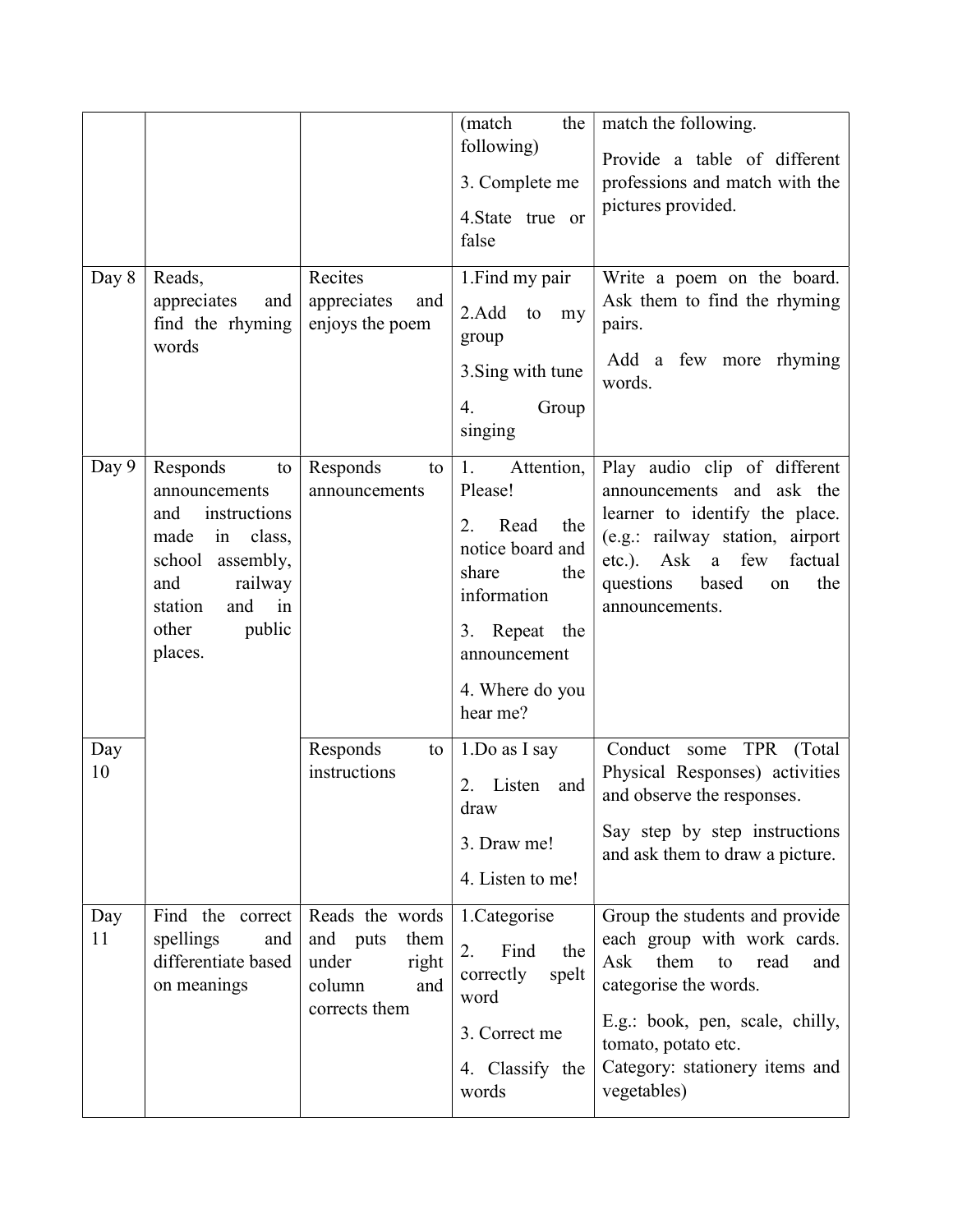|     |                      |                               |                                       | Encircle the correct word from                                                               |
|-----|----------------------|-------------------------------|---------------------------------------|----------------------------------------------------------------------------------------------|
|     |                      |                               |                                       | the given list.                                                                              |
|     |                      |                               |                                       | E.g., Peece, piece, peese, peice<br>(Meaning : a part)                                       |
| Day |                      | Identifies the odd            | 1.Odd man out                         | Write some words on the black                                                                |
| 12  |                      | words,<br>homophones/         | 2.Homophones                          | board and ask the students to<br>pick the odd man out.                                       |
|     |                      | homonyms<br>and               | 3. Homonyms                           | Find the words with different                                                                |
|     |                      | write it separately           | 4.Hangman                             | spelling and meaning. (use<br>pictures)                                                      |
|     |                      |                               |                                       | Find the words with same<br>spelling and different meaning.                                  |
|     |                      |                               |                                       | Ask the student to enact words<br>written on the board. Sit on the<br>chair. Guess the word  |
| Day |                      | Reads<br>and                  | 1. Correct me                         | Provide a paragraph with some                                                                |
| 13  |                      | the<br>corrects<br>spellings. | 2. Fill the bucket                    | misspelt words in it. Ask the<br>students to read and correct the                            |
|     |                      |                               | 3. Ladder game<br>(associated         | misspelt words. (Refer to a<br>dictionary, if necessary)                                     |
|     |                      |                               | words)                                | Divide the class into groups.                                                                |
|     |                      |                               | Spell<br>4.<br>me                     | Provide<br>some<br>correct<br>and                                                            |
|     |                      |                               | correctly                             | misspelt words. Ask them to<br>write the correct words in one                                |
|     |                      |                               |                                       | column and misspelt words in                                                                 |
|     |                      |                               |                                       | another.                                                                                     |
| Day |                      | Finds new words               | 1.Bingo game                          | Play the bingo game using new                                                                |
| 14  |                      |                               | 2.Run to learn                        | words.                                                                                       |
|     |                      |                               | Words start with<br>different letters | Paste some words in different<br>places. Ask learners to find the<br>words, recall and write |
|     |                      |                               | 3. Connect me                         | Ask them to write the word                                                                   |
|     |                      |                               | 4. Short list of                      | start with L, D, R                                                                           |
|     |                      |                               | connected<br>words                    | E.g.: little, lead, let, leg etc.                                                            |
| Day | Participates<br>in   | with<br><b>Speaks</b>         | with<br>1.Fun                         | Provide<br>chart of tongue<br>a                                                              |
| 15  | activities like role | proper                        | twisters                              | twisters and ask them to repeat.                                                             |
|     | play,<br>group       | pronunciation,                |                                       | Riddle cards can be provided                                                                 |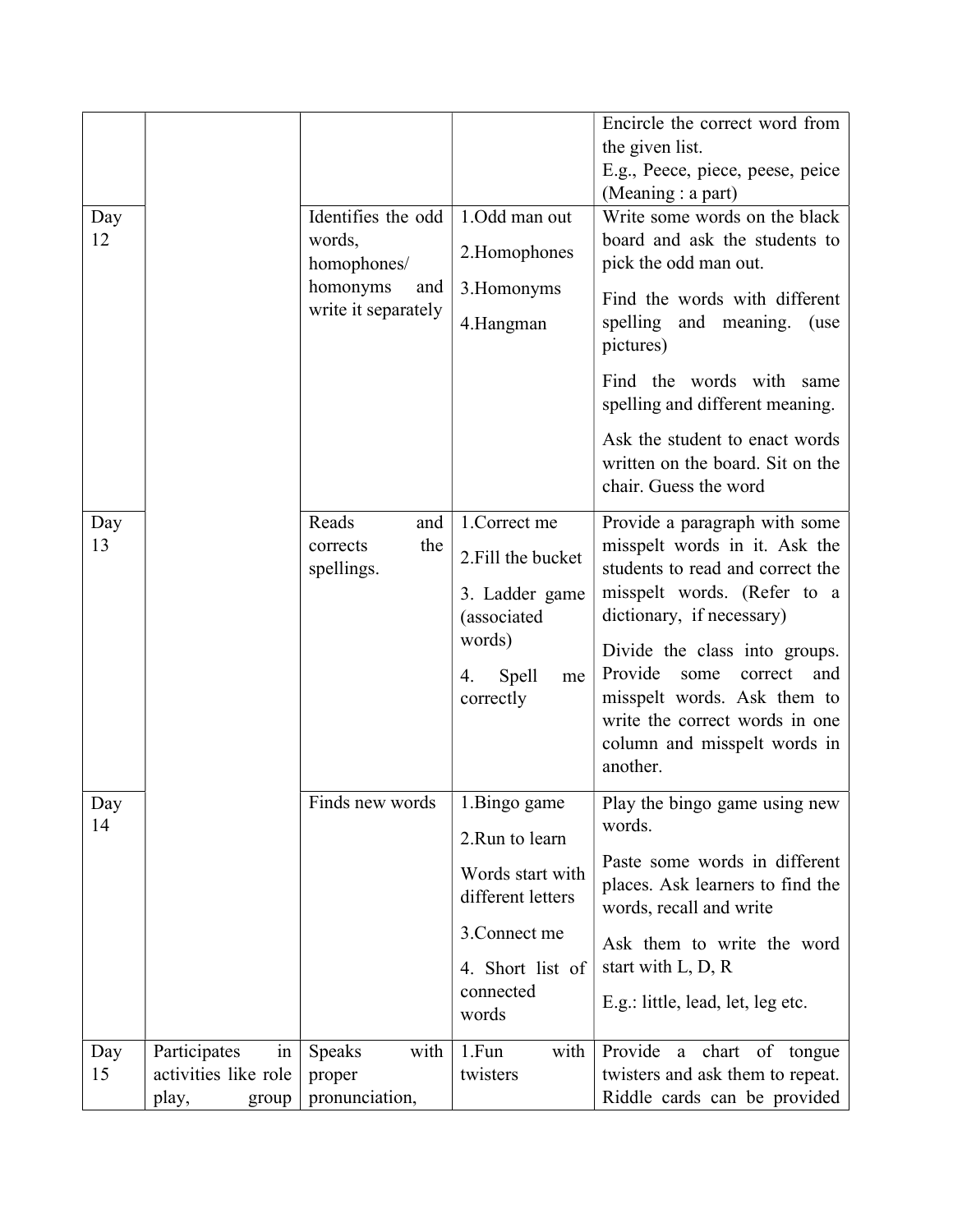|     | discussion,                                                      | stress, pause and | 2.Riddles           | and learners have to solve                                    |
|-----|------------------------------------------------------------------|-------------------|---------------------|---------------------------------------------------------------|
|     | debate,<br>poem                                                  | intonation.       | 3. Proverbs         | them.                                                         |
|     | recitation,<br>songs,<br>jokes<br>riddles,<br>twisters<br>tongue |                   | 4.Find me           | Ask them to share                                             |
| Day | etc.                                                             |                   | 1.Role play         | Group the learners. Provide a                                 |
| 16  |                                                                  |                   | 2.Airport /bank/    | situation with the dialogues.                                 |
|     |                                                                  |                   | park                | Let them enact. (Airport, park,                               |
|     |                                                                  |                   | 3. Guess me         | $bank$ )                                                      |
|     |                                                                  |                   | 4. Deliver the      |                                                               |
|     |                                                                  |                   | dialogue            |                                                               |
| Day | Write<br>words,                                                  | Sequences<br>the  | 1.Let's put them    | Narrate a familiar<br>incident.                               |
| 17  | short<br>paragraphs                                              | sentences         | in order            | Then provide some jumbled                                     |
|     | as directed                                                      |                   | 2.Chain me          | sentences.                                                    |
|     |                                                                  |                   | 3.<br>Story         | Students<br>them<br>arrange                                   |
|     |                                                                  |                   | building            | according to the incident.                                    |
|     |                                                                  |                   | 4.Fill<br>the<br>in |                                                               |
|     |                                                                  |                   | blanks              |                                                               |
|     |                                                                  |                   |                     |                                                               |
| Day |                                                                  | Frames sentences  | 1. Vocabulary       | 1. Pick a new word for the                                    |
| 18  |                                                                  |                   | challenges          | students to learn from any text.<br>Learner finds the meaning |
|     |                                                                  |                   | Find<br>2.<br>your  | using dictionary. Ask them to                                 |
|     |                                                                  |                   | partner             | frame a sentence with that                                    |
|     |                                                                  |                   | 3. Word chain       | word.                                                         |
|     |                                                                  |                   |                     |                                                               |
|     |                                                                  |                   | 4. Organize me      | 3. Ask them to complete the                                   |
|     |                                                                  |                   |                     | word chain using last letter of                               |
|     |                                                                  |                   |                     | the previous word.                                            |
| Day |                                                                  | Profile writing   | 1.Know me           | Provide an example of a profile                               |
| 19  |                                                                  |                   | 2. Write<br>about   | and ask learners to write their                               |
|     |                                                                  |                   | you                 | own profile.                                                  |
|     |                                                                  |                   | 3. Tell me about    | Ex: Name: Miss Shalini, Age: -<br>50, Profession-teacher      |
|     |                                                                  |                   | 4. Who/ What        |                                                               |
|     |                                                                  |                   | am i?               |                                                               |
| Day |                                                                  | Discusses<br>and  | 1.Hook<br>on        | Divide the class<br>into<br>small                             |
| 20  |                                                                  | writes            | sentences           | groups. Provide them<br>with                                  |
|     |                                                                  |                   |                     | simple topics like My friend,                                 |
|     |                                                                  |                   | 2. Help me to       | My home etc. Write the first                                  |
|     |                                                                  |                   | connect             | sentence of the paragraph on                                  |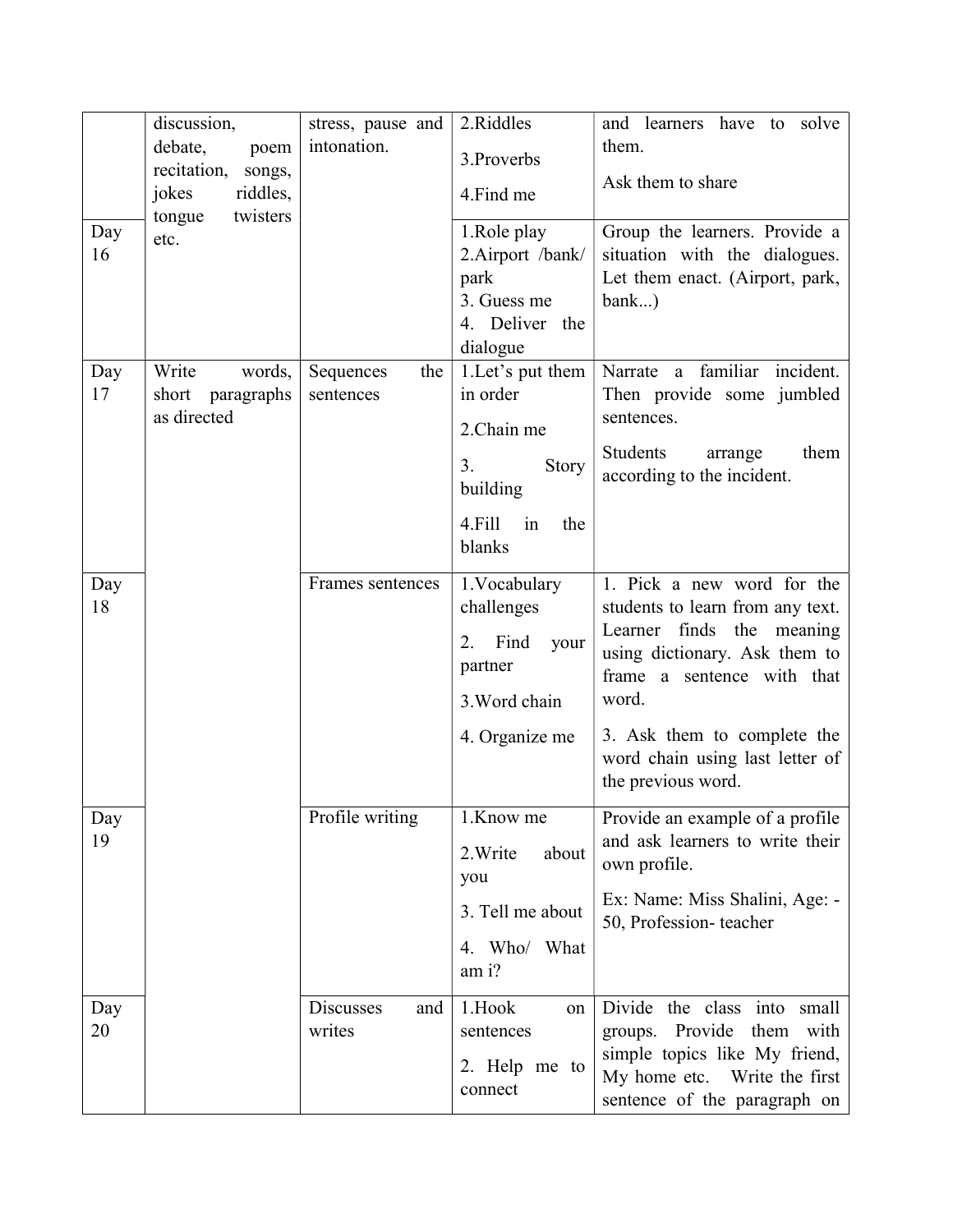|                        |                                                                                                                                    |                                                      | 3. Describe me                                                                                                          | the board then ask each group<br>to add supportive sentences.                                                                                                                                                                                                                                          |
|------------------------|------------------------------------------------------------------------------------------------------------------------------------|------------------------------------------------------|-------------------------------------------------------------------------------------------------------------------------|--------------------------------------------------------------------------------------------------------------------------------------------------------------------------------------------------------------------------------------------------------------------------------------------------------|
|                        |                                                                                                                                    |                                                      | 4. I can express                                                                                                        |                                                                                                                                                                                                                                                                                                        |
| Day<br>21              | Appreciates either<br>verbally<br>$\sqrt{2}$<br>in<br>writing the variety<br>food,<br>dress,<br>in<br>customs<br>and<br>festivals. | Expresses views<br>about festivals at<br>home/school | 1. I can share<br>2. Express<br>verbally<br>3. My favourite<br>food<br>Celebration<br>4.<br>of any national<br>festival | Provide pictures of festival<br>celebration to each group and<br>ask them to write a small<br>paragraph.                                                                                                                                                                                               |
| Day<br>22<br>Day<br>23 |                                                                                                                                    | Appreciates<br>the<br>food                           | 1. $My$<br>delicious<br>food.<br>Sparkle and<br>2.<br>enjoy<br>3. Place<br>the<br>object<br>4. Taste me                 | Ask learners to write about the<br>special food prepared during<br>festivals in their houses and<br>also about the food that they<br>like the most. Let them express<br>their views about why they like<br>that food.                                                                                  |
| Day<br>24              | Uses<br>nouns,<br>verbs, adjectives,<br>prepositions<br>and<br>speech<br>and<br>in<br>writing.                                     | Finds the naming<br>words                            | 1.Circle me<br>2. Memory game<br>3. Do as I say<br>Look<br>4.<br>and<br>write                                           | 1. Provide a simple story and<br>ask the learners to underline<br>the naming words<br>2. Collect some objects and<br>present them on the table. Ask<br>for<br>observe<br>them<br>to<br>it<br>2minutes. Cover the objects.<br>Let them recall and write the<br>names of objects within a given<br>time. |
| Day<br>25              |                                                                                                                                    | of<br>Usages<br>adjectives                           | 1. What am I?<br>2. Describe me<br>3. Use me<br>4. Circle me                                                            | Show any object and ask them<br>to describe it. (e.g: ball-round,<br>soft, colourful, bouncy)<br>Provide a picture with some<br>clue words. Ask the learner to<br>describe it. E.g. Picture of an<br>elephant<br>Words: fat, big, small, long,<br>sharp etc.                                           |
| Day<br>26              |                                                                                                                                    | of<br>Usages<br>pronouns                             | 1.Find me                                                                                                               | Ask<br>the<br>learners<br>to<br>make a circle and ask                                                                                                                                                                                                                                                  |